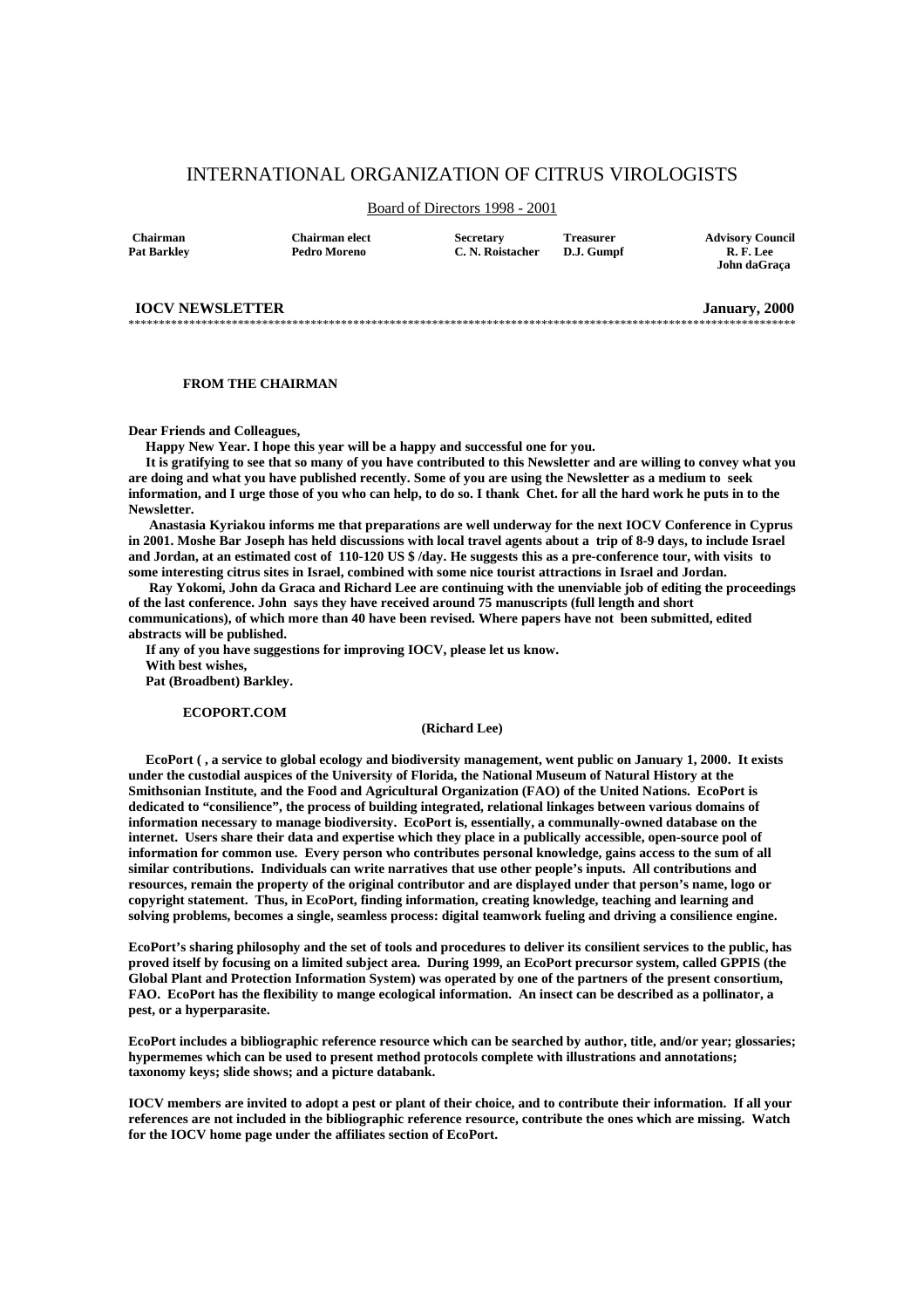#### **ECOPORT SLIDE SHOWS (Chet Roistacher)**



 **IOCV membership should be aware that there is a Website 2000 readily accessible which contains an unusual amount of information pertinent to citrus virus and virus-like diseases. This is `EcoPort'. It is a data base and not just a Website. It is designed and devoted entirely to inter-disciplinary integration of information to manage biodiversity. Ecoport is sponsored by the Food and Agricultural Organization of the United Nations (FAO), The University of Florida and the Smithsonian National Museum of Natural History. EcoPort is a most exciting and informative concept, easy to access and explore and contains a world of information. As of January, 2000 there are almost half a million bibliographical references, over 27,000 Glossary of Terms, over 6,000 pictures with over 1,000 waiting to go in and 43 slide shows. Slide shows of which should be of interest to IOCV members are as follows:** 

## **CURRENT SLIDE SHOWS PERTAINING TO CITRUS FOUND ON ECOPORT/RESOURCES/SLIDE SHOWS**

**Lecture Slide shows Number** 

- **9 Citrus variegated chlorosis**
- **14 Citrus tristeza virus**
- 
- **20 Cristacortis 36 Witches' broom**
- **38 Citrus chlorotic dwarf**
- **42 Thermotherapy**
- **43 Evolution of pathogens**
- 
- **44 Gummy bark 47 Why mandatory certification of citrus?**
- 
- **52 Med fly 55 Impietratura**
- **57 Concave gum**
- **58 Gum pocket of trifoliate**
- **60 Vein enation**
- **61 Satsuma dwarf**
- **64 Leprosis**
- **65 Psorosis I History & field symptoms**
- **66 Psorosis II Diagnostics and control**
- **68 Infectious variegation**
- **70 Abnormal bud union of sweet/rough lemon**
- **72 Tatter leaf**
- **73 Inoculation techniques**
- **75 Exocortis**
- **76 Cachexia**

 **We are indebted to Tonie Putter and to Marco Marsella for this superb work and encourage IOCV membership to explore this site and report your observations and any thoughts for corrections and new ideas to Tonie Putter <Tony.Putter@fao.org> or to Marco Marsella <support@ecoport.org>.** 

 **Tonie Putter recently wrote an introduction to Ecoport as follows: "Light a candle - don't just curse the darkness... The EcoPort service focuses on the process of sharing information. A year ago, we had 2000 pictures and 10,000 species names listed in the database. In January 2000, we have over 6,000 pictures and about 40,000 species. These species records are largely empty inasmuch as they contain only names as in standard checklists, but a named record for a species is the minimum requirement for data accumulation and integration.** 

 **Every time a user like you finds a mistake, or does not find information in EcoPort, there are two choices: complain and walk away or share the information when you do find it. The people who chose the latter option were responsible for increasing the data in EcoPort during 1999. A person who shared just one picture a year ago, now has access to 6,000 pictures taken by other biologists, a ratio of effort: reward of 1:6,000. You can have something**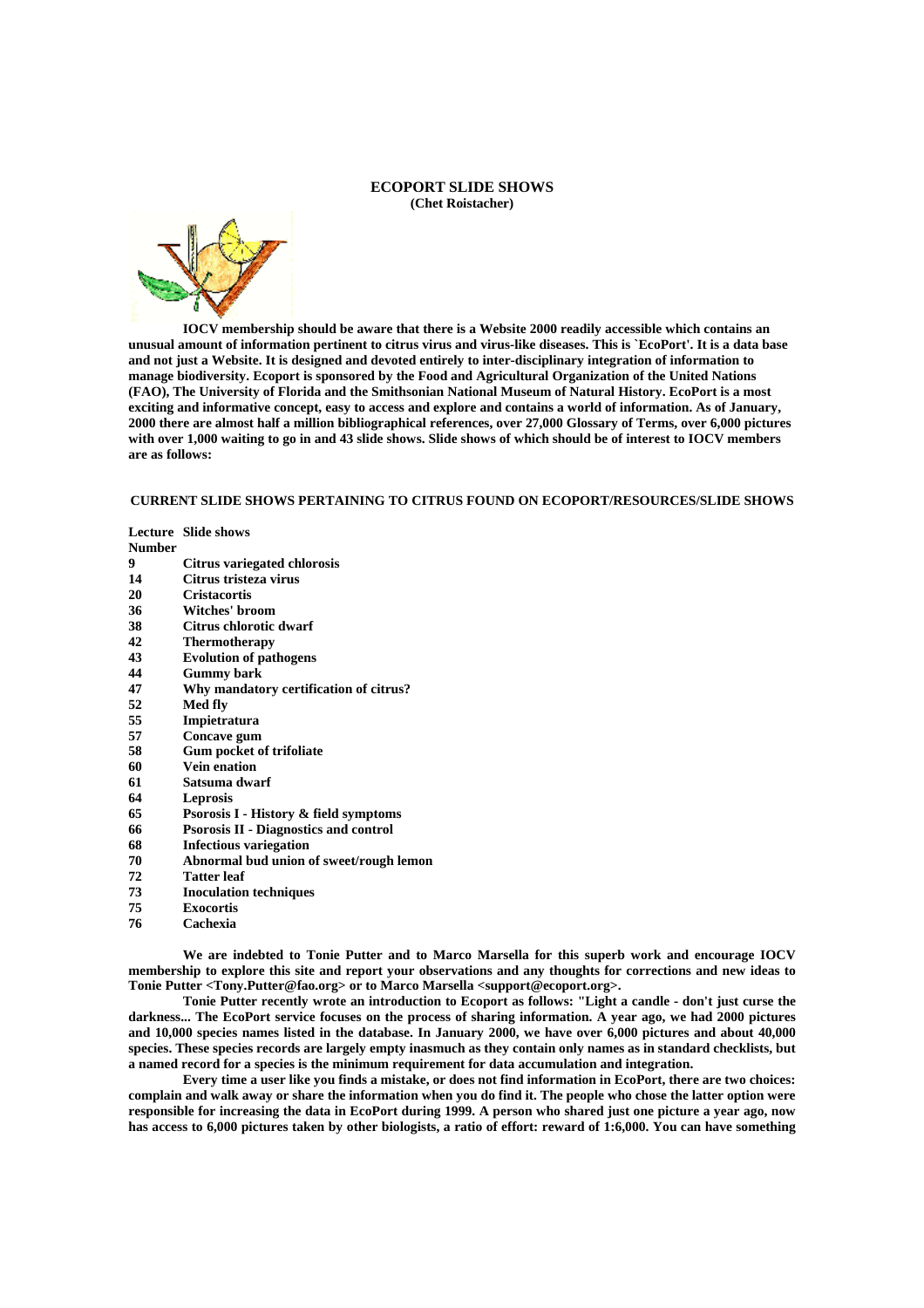**for nothing because EcoPort is a public service dedicated to ecology education, but imagine how much better you will serve your self-interest by sharing.** 

 **On average, over the last 6 months of 1999, 100 technical, data-level improvements per day were made to the shared EcoPort database by the global network of biologists who used their passwords to write ecology knowledge into the communal EcoPort database. You are invited to join the EcoPort community".** 

 **On your server type <ecoport.org> and open a new world of information.** 

# **NEWS FROM THE MEMBERSHIP**

#### *PAT BARKLEY - AUSTRALIA*

**ZHOU CHANGYONG from the Citrus Research Institute, Beibei, People's Republic of China, is now in the final year of his Ph.D. thesis on tristeza mild strain cross protection through the University of Sydney. Experiments are being carried out at Elizabeth Macarthur Agricultural Institute (EMAI), NSW Agriculture with DEB HAILSTONES AND PAT BARKLEY. Zhou is funded by a John Allwright Fellowship from Australian Centre for International Agricultural Research (ACIAR). Evidence based on the sequencing of selected genes (from bud isolates and single aphid transmissions) and biological indexing strongly suggests that the mild CTV strain that has protected Marsh grapefruit against CTV stem pitting in Australia for the last 30 years is a pure strain (population). 6 monoclonal antibodies have been screened for their abilities to differentiate this mild preimmunizing strain from severe strains of tristeza, but no clear differentiation has been obtained. The distribution and movement of different strains of tristeza have been monitored within plants of a few citrus species by DTBIA, RT-PCR and RFLP. Pre-immunized plants challenged by a severe CTV isolate have been monitored by multiplex RT-PCR and/or RFLP with interesting results.** 

 **RACHAEL CONNOR is in the last year of her part-time Masters degree, under the supervision of** *Deb Hailstones, Pat Barkley and John Bowyer* **(University of Sydney). Rachael's work is progressing very well and focuses on molecular methods to distinguish strains of CTV and to analyse the genetic variation within the Australian CTV population. Approaches used include the RT-PCR of selected genomic targets, followed by RFLP, SSCP, sequencing and the design of discriminatory oligonucleotides for use in molecular screening.** 

 **DEB HAILSTONES and PAT BARKLEY report the development of a new molecular test for citrus tatter leaf virus. It uses a semi-nested RT-PCR approach and provides more than 500 times the sensitivity of ELISA-based techniques. An abstract of the procedure was presented at the conference of the Australasian Plant Pathology Society in Canberra in September 1999, and a full manuscript is about to be submitted to Australasian Plant Pathology.** 

**RON HUTTON, PAT (BROADBENT) BARKLEY AND KEN BEVINGTON have published a review article on viroid dwarfing in the journal, Horticultural Reviews which summarises thirty years of Australian research on viroid dwarfing in citrus in high density plantings.** 

**Hutton, R.J., P. Broadbent and K.B. Bevington (2000). Viroid Dwarfing for High Density Plantings. Horticultural Reviews 24: 277-316.** 

**Three scientists (TANG KEZHI, HUANG SEN and YANG FANGYUN) from the Citrus Virus Disease Research Group of Citrus Research Institute of CAAS at Beibei, Chongqing, P.R. China, visited EMAI for further training by DEB HAILSTONES in molecular detection methods for citrus pathogens and in glasshouse management. The training was partly sponsored by ACIAR.** 

**The Australian Citrus Budwood and Seed Scheme, managed by AUSCITRUS (an industry body with technical support from NSW Agriculture) is undergoing major changes to meet industry changes brought about by the move to increased export of fresh fruit and the demand for new varieties. PAUL FLORISSEN has been appointed to manage the field operations of the Scheme at Dareton and interviews have recently been carried out for an Industry Development Officer. The move to new varieties e.g. Navelina, required a shift from budwood supply from field grown trees to rapid nursery multiplication. This was initially carried out by nurserymen, but proved unpopular, as nurserymen in general failed to meet demand and Auscitrus was losing control of the budwood scheme. (There is no government legislation to ensure usage of the scheme). Auscitrus is now carrying out rapid nursery multiplication of those varieties for which budwood is in short supply and is working with the nursery industry to develop an industry operated nursery accreditation scheme. High demand varieties are also established in field multiplication plantings as soon as possible after release from quarantine. Post entry quarantine (with shoot tip grafting and disease indexing) of newly imported varieties is carried out by the Australian Quarantine and Inspection Service at the Plant Quarantine Station at Eastern Creek (NSW). Virus-free citrus is maintained in an insect proof screenhouse at EMAI. Trees pre-immunized with the mild isolate of CTV**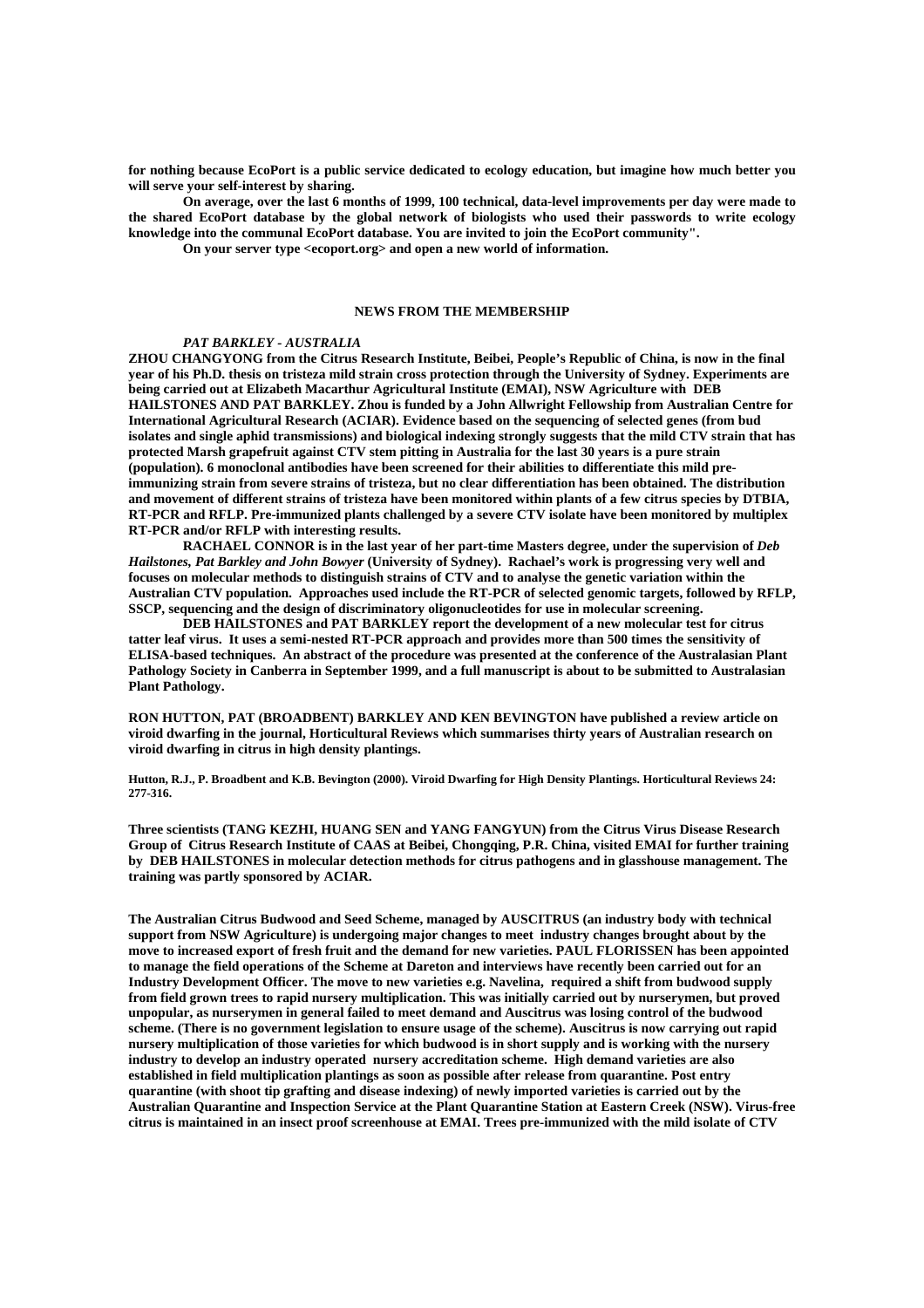**are maintained in insect-proof screenhouses at EMAI and Dareton for budwood supply for rapid nursery multiplication. Indexing (biological, serological and molecular) of field mother trees is carried out by CAROL DEPHOFF and others at EMAI. The scheme is , in general, working well, but orange stem pitting in Queensland continues to be an impotant industry problem. PAT BARKLEY and NERIDA DONOVAN have begun mild strain cross protection trials.** 

# *Y. S. AHLAWAT - INDIA*

 **Our research on citrus virology has been further strengthened with a megaproject by the world bank under the National Agricultural Research Project (NATP). The major objectives of the NATP are the production of diagnostics for citrus viruses prevalent in India like citrus ringspot and yellow mosaic. These diagnostic reagents will help the indexing programme in the country and will also be useful for plant quarantine organizations in India and elsewhere.** 

 **Another important activity of the research is to identify mild strains of CTV. Although CTV is very mild in Northern India because of absence of** *Toxoptera citricida* **and negligible field spread, it reacts strongly with MCA-13 suggesting it to be severe strain. I would like to have advise and comment on this. Contact <ysa\_pp@irai@ernet.in>.** 

 **Citrus yellow corky vein has been transmitted mechanically from Mexican lime to Mexican lime. Two viroids: exocortis and hop stunt have been found associated using roboprobes, but the exocortis reaction on Etrog citron was not observed. It appears that it may be a new strain of exocortis viroid. However, we are trying to establish if a virus is also involved and if the symptoms are caused by a synergistic effect of a viroid and a virus. We are getting some positive indications.** 

 **Our team:** *N.K.Chakraborty, V.K.Baranwal, R.P.Pant, P. Ramachandran and Shelly Praveen* **are developing good information on molecular aspects of citrus viruses and viroids. Three Ph.D. students are also working on CTV, CRSV and yellow mosaic. Hopefully they will come out with good useful information for citrus virologists.** 

#### **Our recent publications are:**

**Rustem, F.A. and Y.S.Ahlawat. 1999.** 

**Yellow corky vein: a viroid disease of citrus in India. Indian J. Agric. sci. 69(11):789-794.** 

#### **Ghosh, D.K., A.K.Das, Shyam Singh, S.J.Singh and Y.S.Ahlawat. 1999.**

**Association of a phytoplasma with witches' broom - a new disease of acid lime (***Citrus aurantifolia***). Current Science. 77:174-177.** 

#### *TERRY LYNN THOMPSON - BERMUDA*

 **Bermuda has undergone some political changes, and the new Board of Agriculture is reviewing the existing Citrus Budwood Program. Presently, virus free citrus plants grown by the Department of Agriculture and Fisheries are released to growers and homeowners. In the worse case scenario (a common one I might add), these growers interplant the new, virus free plants with old virus infected citrus plants. In addition to this, this Department has released varieties grafted on new rootstocks such as Rangpur lime. With the old citrus comprising the majority of citrus trees in the landscape and the cultural methods employed here, it may only be a matter of time before viroids such as exocortis and cachexia reveal themselves. The new Board of Agriculture has expressed an interest in the possibility of the removal of virus-infected citrus and its replacement with clean material.** 

 **I am seeking advice on how to best approach this issue. Given the size of the citrus industry on the island and the dooryard nature of the plantings, do you think it is possible to eradicate the virus (or possible viruses) in the existing old citrus? Do you think that the removal of these old trees and their replacement with new, virus free citrus trees is a realistic option? If your response to either of the former questions is yes, my next consideration is how best to educate the public on the pros and cons of managing or eradicating citrus viruses in Bermuda. I think if the public can be convinced our actions are in their best interest, and if they can be persuaded to work with us, the process of tree removal can be conducted in a most amicable way. If we decide that the removal of these trees is a viable option, the Government is considering providing replacement trees for those that have been removed. <plant@ibl.bm>** 

## *JOHN DA GRACA - TEXAS*

 **I spent a week in Portugal and 1 day in Madrid as a technical advisor for the FAO which is supervising the research on CTV detection and strain identification being done mainly by** *Gustavo Nolasco* **in Faro. I spent some time with him, and also visited** *Fernando Pons, Vicente Torres* **and** *Flora Sanchez* **of INIA in Madrid. They are collaborators in the project.** *Paul Pilkauskas* **of FAO,** *Siegfried Hirsch* **from the Common Fund for Commodities in Amsterdam (they are funding this project) and his technical advisor** *John Pegus* **from the Ministry of Agriculture in Trinidad. While In Faro,** *Gustavo Nolasco* **gave me a copy of a paper on his work.** 

**Nolasco et al. 1997. Sensitive CTV diagnosis using RT-PCR and an exonuclease fluorescent probe assay Fruits 52:391-396;** 

**Nolasco et al. 1999. PCR based detection and strain typing of citrus tristeza virus. Petria 9:135-135.** 

**We are now making progress on the IOCV proceedings. About 70 papers have been submitted (around**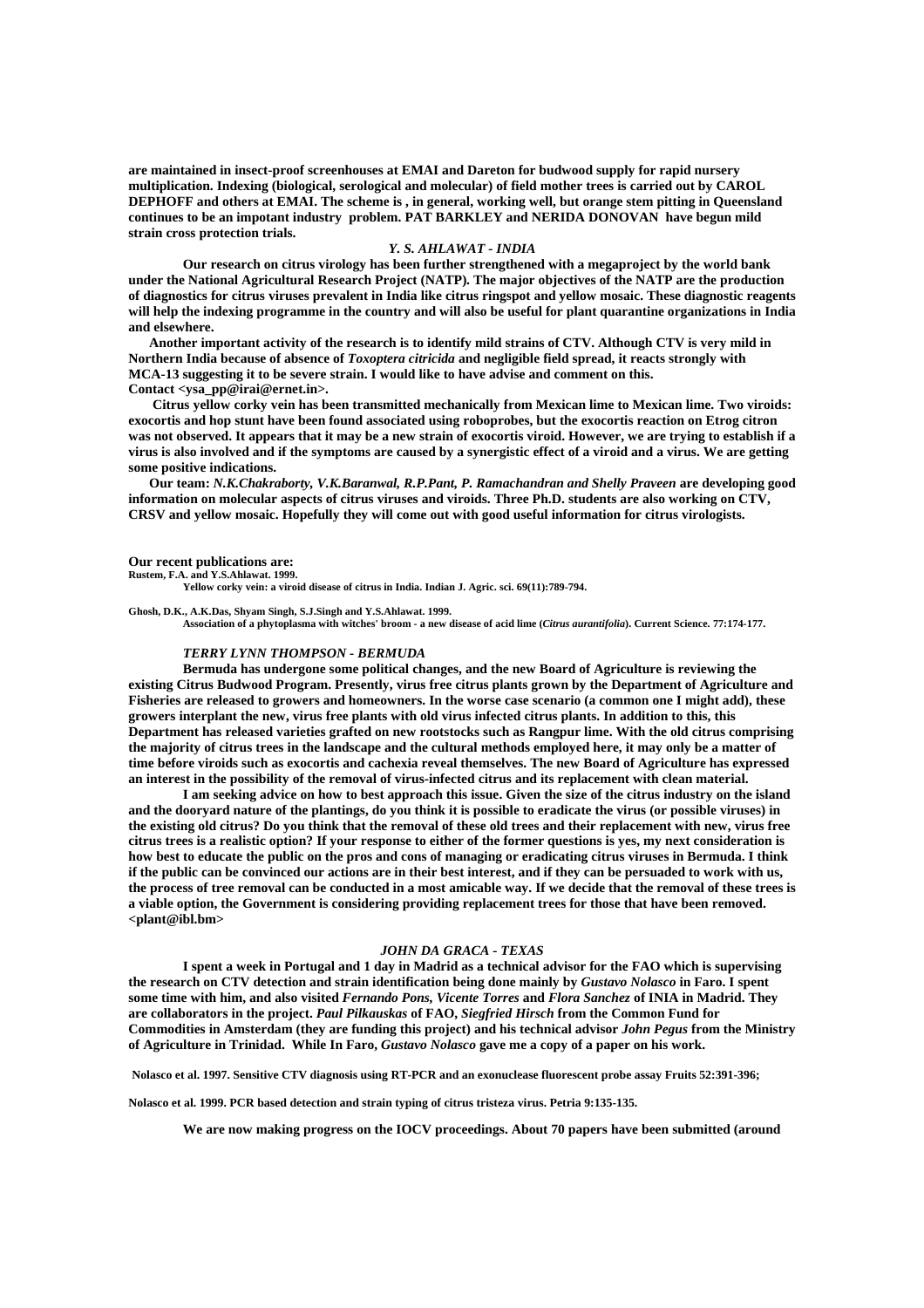**37 back in revised form). Quite a few have requested just the abstract, and several have not responded to my requests so we will just do their abstracts. Richard Lee is now working on his editing, so we should be ready to go in early 2000.** 

# *NURIA DURAN-VILA - SPAIN*

 **Here are a few words on the activities in my lab.** *Ana Palacio-Bielsa* **who got a PhD in my laboratory will join** *Dr. Semancik***'s laboratory on Jan 16. As an outcome of her work, two papers have been published and one is in the process of being reviewed.** 

**Palacio, A., Duran-Vila, N. 1999.** 

**Single strand conformation polymorphism (SSCP) analysis as a tool for viroid characterization. Journal of Virological Methods 77:27-36** 

**Palacio, A., Foissac, X., Duran-Vila, N. 1999.** 

**Indexing of citrus viroids by imprint hybridization. European Journal of Plant Pathology (to be issued in 1999).**

 *Monica Gandia***,** *Mohammed Chaffai* **(from Morocco) and** *Zied Fadda* **(from Palestine) are presently working on different aspects of my program on viroids.** *Juan Romero Durban***, a former student has joined again our laboratory with a postdoctoral fellowship.** 

 **We are keeping an excellent relationship with different institutes in South America. We have had several exchange visits:** *Gabriela Pagliano* **from the University of Montevideo spent one month at IVIA.** *Marianela Soto* **from CENSA in Havana (Cuba) attended a postgraduate course in Madrid and then joined my laboratory for 3 weeks.** *Karelia Velazquez* **from the Institute of Citrus and Other Fruit Trees in Havana (Cuba) spent 3 months in my laboratory with the aim of characterizing several viroid sources to be further assayed for dwarfing.** *Chriantiane Barbosa* **from EMBRAPA (Brazil) will join our group next February with the aim of getting a PhD.** 

 **Last September I had the opportunity to visit the Universidad Catolica de Valparaiso in Chile to give a short training on viroid indexing methods. I had the opportunity to see unusual cachexia or cachexia-like symptoms.** 

# *MICHAEL KESINGER - FLORIDA*

 **Seventy-three commercial citrus nurseries were active in Florida this past year. The average commercial nursery propagated approximately 90,000 trees. Nursery propagations increased slightly in 1998-99 to 5.9 million trees. Forty-eight nurseries reported an increase in their amount of propagations. Twenty-five nurseries propagate 87% of the commercial citrus nursery trees in Florida. Five rootstocks account for 87% of all nursery propagations. The top five rootstocks listed in order are; Swingle Citrumelo, Carrizo Citrange, Volkamer Lemon, Cleopatra Mandarin and Smooth Flat Seville. The favorite scion varieties in Florida are Valencia, Hamlin and Midsweet in that order. Sweet oranges make up 89% of all propagations.** 

 **One of the biggest trends in Florida's nurseries is the shift toward increase blocks for propagating material. The number of increase block trees increased by 87% percent this year. Increase blocks now supply 32% of Florida's budwood. Screenhouses supply 6.6% of the State's budwood. The foundation screenhouse in Immokalee was doubled in size this summer with plans for future expansion in the works. As of yet no budwood has been distributed from this new facility. Once the Immokalee foundation screenhouse is operational the percentage of screen protected source material should be further increased. Several private nurseries have constructed or are planning future screenhouses.** 

 **The third annual citrus tristeza virus testing of field scion trees has been completed. With the exception of our Immokalee Foundation Grove, severe tristeza infection rates have averaged under 6%. Two commercial labs and four research laboratories were certified to run tristeza ELISA this year.** 

 **Citrus viroid testing in the bureau's laboratory and greenhouses has been on track to test all field budwood source trees every six years. Viroid testing of all trees is done with a combination citron greenhouse index and laboratory PCR tests.** 

 **The Bureau of Citrus Budwood Registration should have its own page up and running by the time you receive this newsletter. Look for the link to our page from our Division of Plant Industry web site at: http://doacs.state.fl.us/~pi/** 

# *CHARLES YOUTSEY - FLORIDA*

 **Citrus nurserymen always seem to catch the brunt of the problems of diseases as they constantly pop up. The quarantine regulations or the threat of quarantine seems to be present in Florida as a constant risk to survival for those trying to grow citrus nursery stock. Citrus canker continues to pop up in unexpected places forcing nurserymen to install sanitation devices and security measures hoping to escape infection from movement of plants, people and equipment. Many are moving into greenhouse production to reduce the risk of early infection from aphid spread tristeza, wind born canker and the Diaprepes root weevil. All of these measures are expensive and put severe pressure on the bottom line, (PROFITS). However improvements in security and sanitation should result in a more efficient operation and combined with mandatory use of pathogen-free propagation material, produce a better quality product of increased value to the grower.**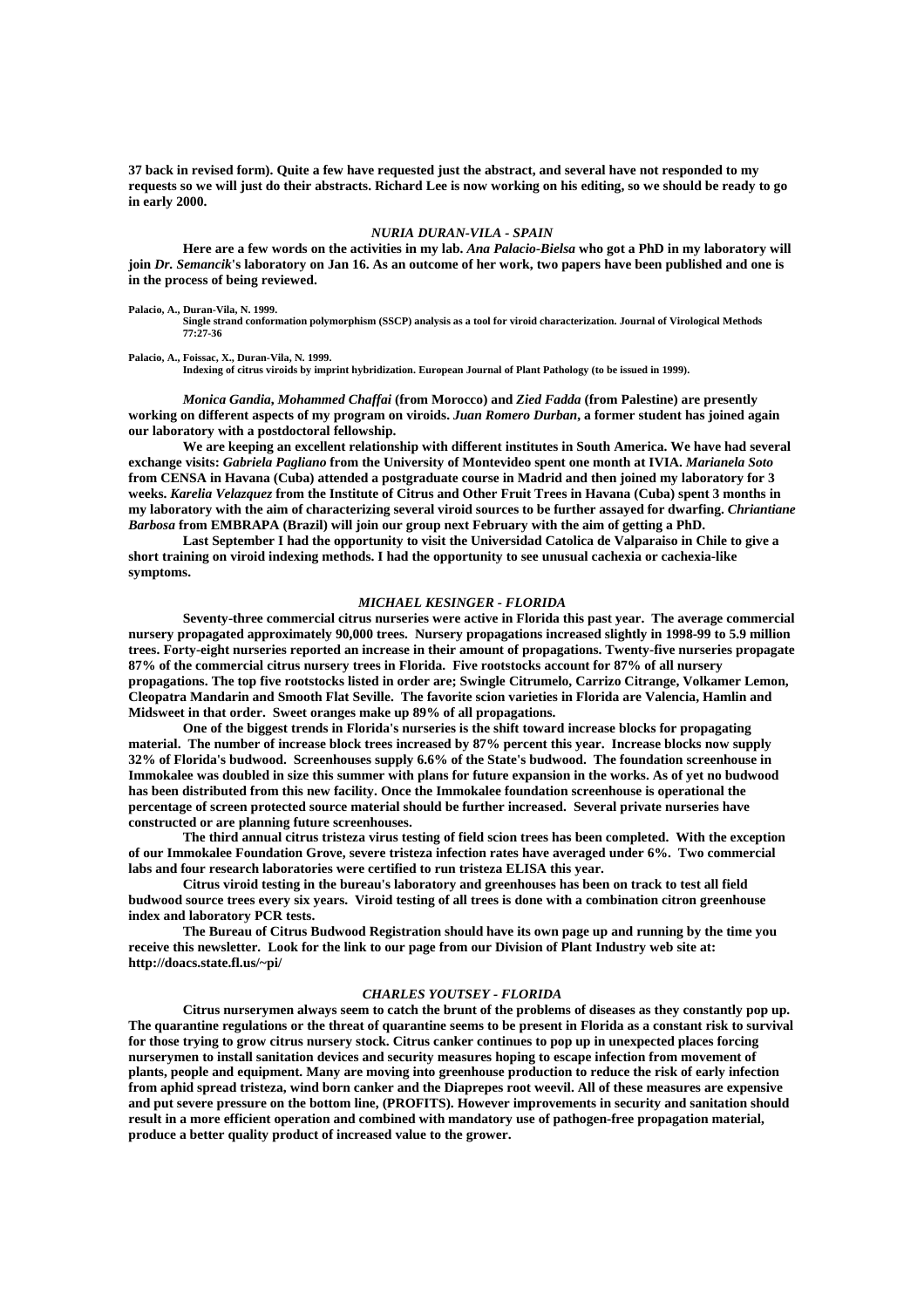#### *BOB MILNE, ITALY*

 **The end of the old, bad, but comfortable millennium also saw the end of our 3-year European Community contract on tristeza and psorosis in South American and Mediterranean countries, headed by** *Pedro Moreno***, with his skills of efficiency, rigor, and friendliness, combined with a capacity to bite sharply at the fleshy flanks of the Brussels bureaucracy when necessary (it often was).** 

 **Our part concerned the likely cause of psorosis, citrus psorosis virus, type species of the new genus Ophiovirus. Another known member and a further probable one of this new genus turn out to be soil-transmitted, very likely by** *Olpidium brassicae***, so please place bets as to the REAL natural vector of psorosis!** 

 **Our main gain this last year was to produce and test two mouse monoclonals against the coat protein of psorosis virus, one of which (13C5) has so far detected all the isolates thrown at it, from the Mediterranean, South America and the USA. Time will tell exactly how universal this mab may be. The mabs were combined with our existing polyclonal rabbit antiserum in a robust and sensitive TAS ELISA that can easily detect the virus in field trees, even in poor, out of season or symptomless material (see Alioto et al 1999, Plant Pathology 48, 735-741). Preliminary trials at IVIA, Valencia, have confirmed an excellent correlation between biological indexing and ELISA results, and further trials are in progress there, in Argentina, and elsewhere, so the way is opening to use this system widely for detection and control.** 

*Daniela Alioto***, a prime mover in this work, now returned to Naples, continues energetically with ELISA tests for psorosis in southern Italy, and has found many young, still symptomless trees infected, especially sweet oranges and Clementines, though infection rates in older plantings are low. The infected material is mostly being introduced from Sicily. Daniela and** *Manuela Gangemi* **have also developed a practical and effective tissue-print test based on 13C5.** 

 **Our polyclonal antiserum was not efficient at trapping psorosis virus particles by ISEM, but 13C5 can do it. Again, there has been good correlation between indexing, ELISA and typical particles seen in the EM, reinforcing the feeling that psorosis really is caused by this virus. (Of course some psorosis-like symptoms, not indexing as psorosis, may still be caused by different agents).** 

 **In another project with** *Enrico Luisoni, Gian-Paolo Accotto, Ema Noris and Gabriella Rustici* **from our lab, Indian citrus ringspot virus has been purified and partially sequenced, with probes and an antiserum produced, suitable for diagnostics (Rustici et al 2000, Archives of Virology, in press). This virus, first described as capillovirus-like, turns out to have affinities with potex-, carla, allexi- and foveaviruses, but does not fit any of these genera, so it may need to be housed in a new genus. (Though "looking" like a capillovirus, its genetic structure places it far away). The sequence has now been completed but is not yet written up.** 

 **Checking out the antiserum in India, we found (with** *R.P. Pant* **and** *Y.S. Ahlawat* **from IARI New Delhi) that the original isolate (K1, from Kinnow mandarin) was distinct from two other serologically related isolates, KK and K2, and further work may well uncover more family relations. An antiserum to K2 is available.** 

*Bob (Milne)* **is now living in a very simpatico country farmhouse, probably over 200 years old and showing its age nicely. Wrinkles adjusted where necessary (there was no trace of bathroom or toilet, except out in the fresh air among the nettles). It's a bit cold for citrus in winter, but hopefully there will soon be a greenhouse. Please come visit, and do some gardening!** 

#### *MANI SKARIA - TEXAS*

 **The microbudding project is receiving some recognition from the press and radio stations. Now, after being grown in the field since June 1997, it seems that not only the microbudded plants grow well in the field, but also it grew much better than I expected. Above all, several of the trees had fruit in less than two years after budding (including Rio Red grapefruit).** 

 **An international symposium on citriculture was held in Nagpur, India, November 23-27. I gave a talk on Microbudding for Biological Indexing and Commercial Tree Production.** 

### *MAHMOUD TAHER - FAO - EGYPT***.**

 **I spent most of the last two months in travel. My duty travel was mainly on Desert Locust problems and that took me to Jordan, Yemen and Rome. Apart from that, I traveled to the United Arab Emirates for a regional workshop on the problem of obsolete pesticides stocks in the Near East. I came back to base on the 1st of December. This will not be the last travel this year as I am taking off again on the 13th of January on a one week annual leave to Tripoli to visit my family.** 

# *THU HONG - VIETNAM*

 **After recording the occurrence of seven virus and virus-like diseases (Huanglong bin and tristeza were the most important) in Vietnam citrus plantations, we implemented a Research and Development program with the support of CIRAD-FLHOR, ACIAR, FFTC and IOCV from 1995-1999. Now the program has reached a very successful output in terms of production of the disease-free mother plants. Sixteen citrus commercial cultivars with 107 selected clones and 28,708 seedlings have been produced up to now.** 

 **I am now chair of the two locally citrus projects of the two provinces in the Vietnam Mekong Delta and I**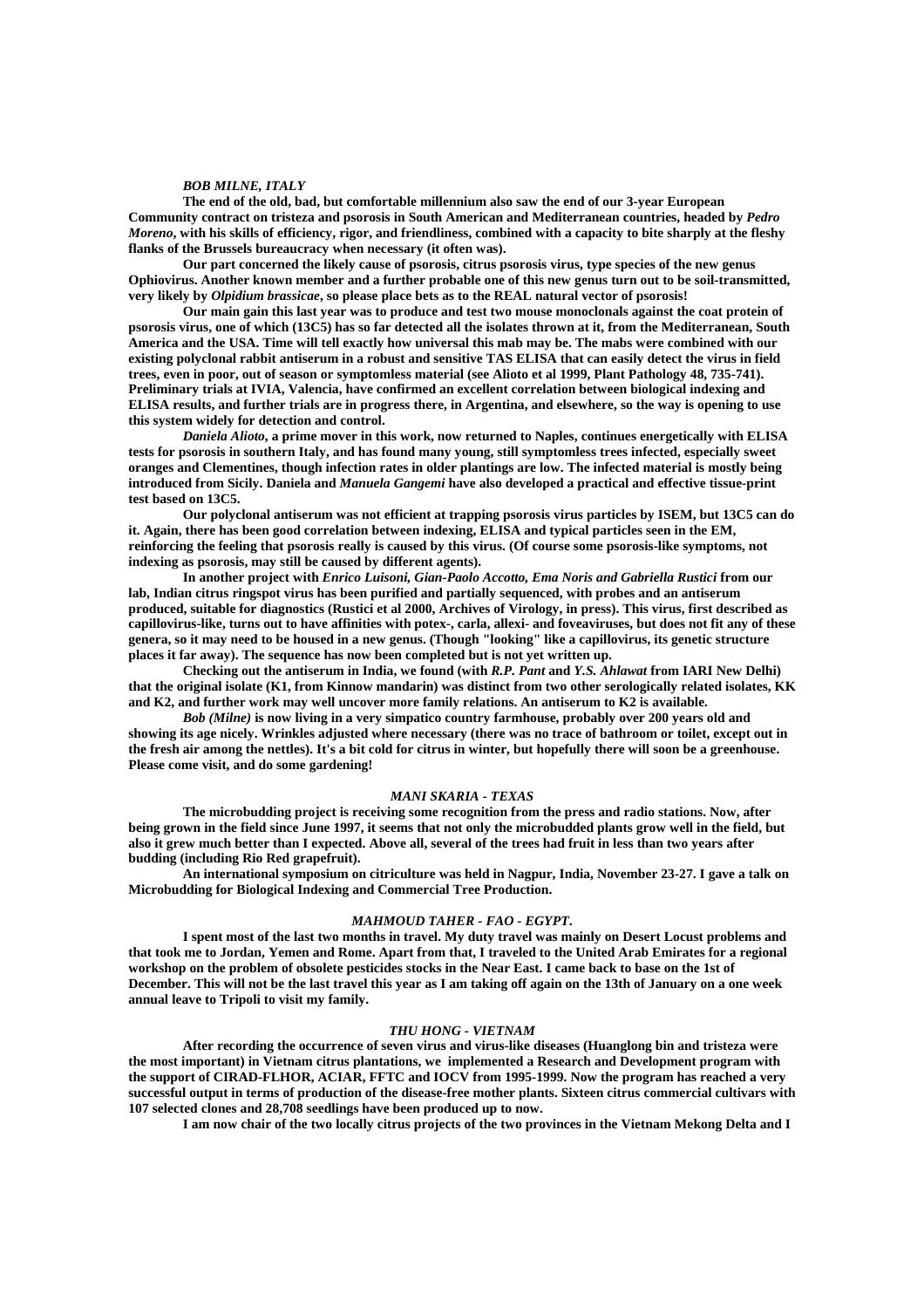**have completed my PhD thesis work titled: "Study on the Improvement of the aspects of plant protection for the citrus nursery" (Hanoi, Vietnam) the degree, however is not yet be gained as the thesis has been sent for final evaluation under the Ministry of Education and Training (the first evaluation under the Ministry of Agriculture and** 

# **Rural Development, Passed).**

 **One of the sites of my internal project, was visited by** *Patricia Barkley* **and her group. She has made a report on this visit.** 

#### *SHARON JONES* **- TRINIDAD-TOBAGO**

 **With the indexing programme: We should complete our newly constructed psorosis laboratory next month. I have a plastic roofing on it and I hope that I get the desired temperatures within the room. I have on order an auxiliary air conditioner. I sent samples of our bark scaling type of disease to** *Anna Maria d'Onghia* **in Italy for analysis to see if the disease we see is psorosis. At first I sent leaf samples. The leaf samples were negative but I had also included some of the positive psorosis material Roistacher gave me i.e. P-205, P-208 and P-209 and the results were also negative. Then last year I sent some bud wood samples but as yet they have no results. In the field however I have not observed any increase in symptoms.** 

 **Tristeza deaths are still limited primarily to grapefruit. We are however monitoring for any sublethal effects of the disease in Valencia orange and grapefruit. Will let you know how that pans out as we are in the midst of collecting data for this season.** 

#### *PEDRO MORENO - SPAIN*

 **Greetings from the IVIA and my best wishes of a joyous and successful year 2000 for all friends in the IOCV. The past year was a busy one and 2000 likely will continue so. The cooperative research project on CTV and psorosis, funded by the European Union and developed in the laboratories of** *Ricardo Flores* **(IBMCP, Valencia, Spain),** *Bob Milne* **(IFA, Torino, Italy),** *Oscar Grau* **(IBBM, La Plata, Argentina),** *Norma Costa* **(INTA, Concordia, Argentina),** *Marta Francis* **(MGAP/INIA, Montevideo/Canelones, Uruguay),** *Marcos Machado* **(IAC, Cordeiropolis, Brazil) and in my lab, ended up on September 30, 1999. A coordination meeting to discuss the last**  pending aspects of the project was held on July 24<sup>th</sup> at La Plata, Argentina. This was a great opportunity for all **project participants to get together and discuss future lines of research and cooperation. The meeting was synchronized with a two-weeks international course on** *Graft-transmissible diseases of citrus and modern diagnostic techniques***, funded by CABBIO and organized by** *Oscar Grau* **at the Universidad de La Plata and Estación Experimental de INTA (Concordia). The course was attended by 18 Latin American students and lectured by several project participants. A most rewarding aspect of this visit was the possibility of enjoying the warm hospitality of** *Laura Garcia* **and** *Oscar Grau.* 

 **In our research on CTV we continued searching for genomic regions associated to the most severe isolates and trying to develop quick molecular procedures to identify these isolates and to monitor cross protection. A protocol for tissue print hybridization under stringent conditions developed in my lab is very convenient for massive testing, and at least two sets of probes seem to discriminate between severe isolates causing stem pitting on sweet orange and/or grapefruit, and isolates which are asymptomatic on these hosts. We also continued exploring variability of viral populations by SSCP analysis and sequence comparisons, distribution of these populations within infected plants and changes caused by graft or aphid transmission to a new host or by challenge inoculation with a different CTV isolate. I believe that modifications in the structure of the genomic and defective RNA populations induced by the above factors may explain most of the variability observed in pathogenic characteristics of CTV isolates.** 

 **The following three papers on these topics will be published soon:** 

*ALBIACH-MARTI, M.R., GUERRI, J., HERMOSO DE MENDOZA, A., LAIGRET, F., BALLESTER-OLMOS, J.F., MORENO, P***. (2000) Aphid transmission alters the genomic and defective RNA populations of citrus tristeza virus isolates.** *Phytopathology* **90 (In press).** 

*D'URSO, F., AYLLÓN, M.A., RUBIO, L., SAMBADE, A., HERMOSO DE MENDOZA, A., GUERRI, J., MORENO, P.* **(2000). Contribution of uneven distribution of genomic RNA variants of citrus tristeza virus (CTV) in the plant to changes in the viral population following aphid transmission. Plant Pathology (In press).** 

*NARVÁEZ, G., BEN SLIMANE, S., AYLLÓN, M.A., RUBIO, L., GUERRI, J., MORENO, P.* **(2000). Hybridisation with digoxigenin-labelled cDNA probes to detect and differentiate isolates of citrus tristeza virus (CTV). Journal of Virological Methods (In press).** 

 **Work on psorosis has continued trying to set up a quick and reliable diagnostic procedure under the Spanish conditions. We collected field isolates by selecting trees with different chlorotic leaf patterns and/or bark scaling symptoms from the most important citrus growing areas in Spain, put them in the greenhouse for symptom expression, and are testing them by ELISA with the monoclonals provided by** *Bob Milne,* **hybridisation, RT-PCR and EM. Correlation between psorosis diagnostic by symptom expression and by ELISA or PCR is fairly good. Particles characteristic of citrus psorosis virus (CPsV) were observed in a selection of these isolates. Isolates showing atypical symptoms are being examined for cross protection against psorosis B and for the presence or absence of CPsV particles. We expect to set up a protocol that will enable us to discriminate between leaf patterns caused by CPsV and those associated with other graft-transmissible diseases, particularly those of the previously called `psorosis group'. Sequencing of a Spanish psorosis isolate continues and we hope to end up in the following**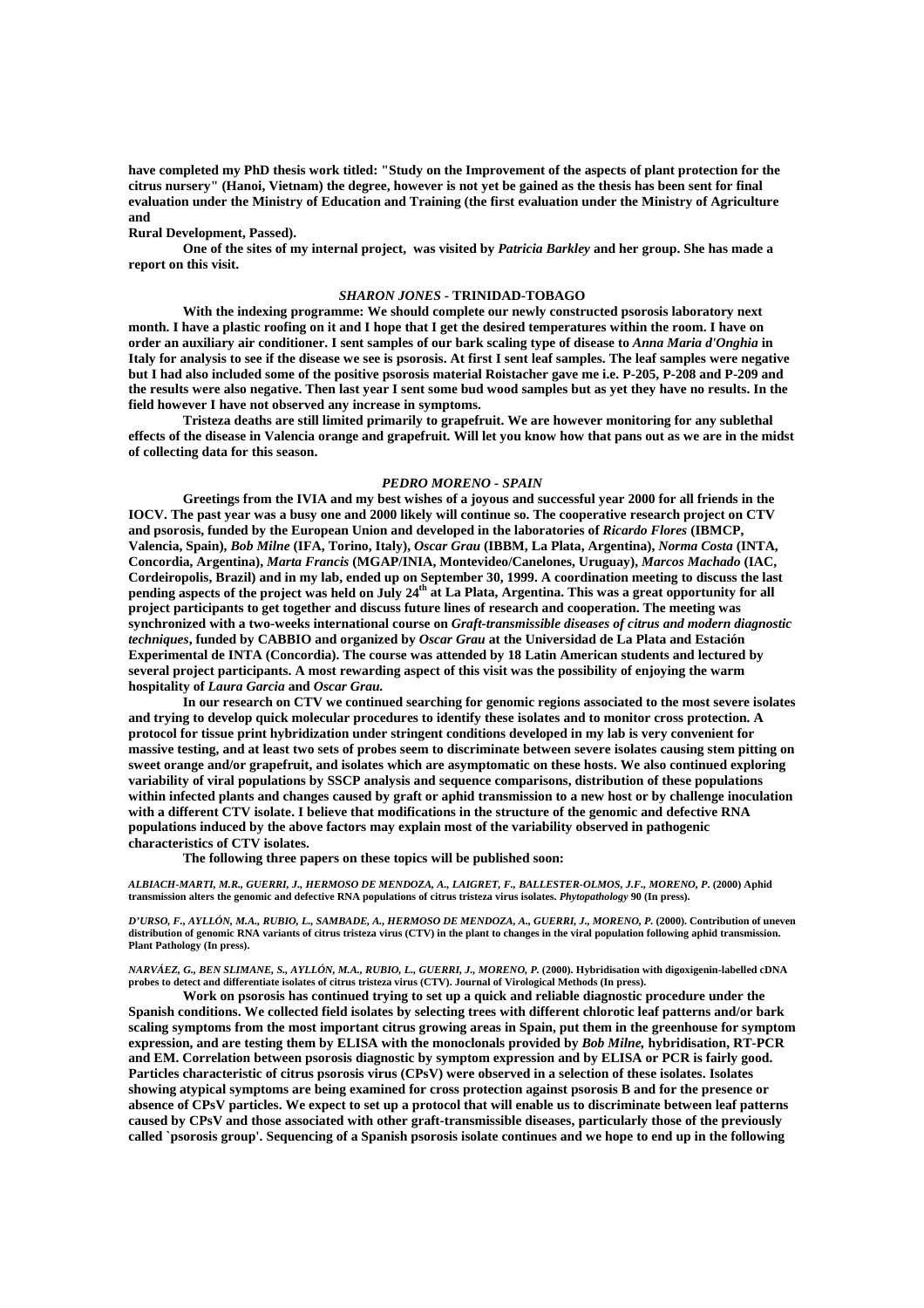**months. We will also continue assessing variability of CPsV isolates from different areas, as this might limit detection of certain isolates, particularly by PCR procedures.** 

 **A cooperative work between** *Pepe Guerri, Luis Navarro* **and my lab is trying to characterize a new citrus virus, initially detected in kumquat but later found in other citrus cultivars in various countries. This is a filamentous virus which causes leaf blotching on Dweet tangor, and sometimes vein clearing in Pineapple sweet orange and incompatibility on citrange; however, it is not clear if the latter symptoms are caused by some variants of the same virus or our isolate contain more than one virus. The virus seems to be at low concentration and unevenly distributed in the infected plants, which is complicating development of quick diagnostic procedures. A first paper on biological characterization of this virus will soon appear:** 

*GALIPIENSO, L., NAVARRO, L., BALLESTER-OLMOS, J.F., PINA, J.A., MORENO, P., GUERRI, J***. (2000). Host range and symptomatology of a graft-transmissible pathogen inducing bud union crease of citrus on trifoliate rootstocks. Plant Pathology (In press)**  *RICHARD LEE - FLORIDA*

 **I returned to Florida on July 1, 1999, completing my one year sabbatical leave with FAO. Tristeza and blight are still alive and well in Florida to keep me feeling needed here. I wish to remind IOCV members that the International Society of Citriculture Congress is being held in Orlando, FL from 3-7 December 2000. Information is available at: <http://www.lal.ufl.edu/isc\_citrus\_homepage.htm>** 

 **Also the Seventh Arab Congress of Plant Protection is being held from 22-26 October, 2000 at the University of Jordan, Amman, Jordan. Information is available at <tp://sacpp.ju.edu.jo> or from e-mail: Abstracts for presentation are due April 30, 2000.** 

# *DAVE GUMPF AND JOHN BASH* **-** *CALIFORNIA* **THE CALIFORNIA CITRUS CLONAL PROTECTION PROGRAM IN TRANSITION**

**HOME** 

 **For over 40 years the Citrus Clonal Protection Program (CCPP) has played a vital role protecting California citrus from new diseases which could be introduced along with the importation of new varieties as well as eliminating the further dissemination of bud transmissible diseases already present in California. In the past, citrus cultivars important to California were "cleaned up" and established as Foundation budwood source trees in the CCPP Foundation Block located in the San Joaquin Valley at the UC Lindcove Research and Extension Center (LREC). Each year 15-20 new varieties are released from quarantine by CCPP. Many of these new releases have become leading commercial varieties in California.** 

 **The Foundation trees are routinely retested for all known bud transmissible diseases and maintained in healthy condition by appropriate care, periodic indexing for disease, yearly inspections of the trees and timely fruit evaluation. This information allows CCPP personnel to make valid assessments of individual budwood source trees in the Foundation Block as to trueness to type and freedom from abnormal characteristics. These field planted Foundation trees were registered with the California Department of Food and Agriculture (CDFA) following their guidelines for establishing a registered budwood source tree.** 

 **Recent actions by two of the five pest control districts in the San Joaquin Valley to no longer participate in the tristeza suppression program, have placed the field planted Foundation Block trees at an ever increasing risk of becoming infected with citrus tristeza virus (CTV). To insure that CCPP does not distribute infected budwood, Foundation trees are tested for CTV by ELISA each time budwood is cut for distribution (January, June and September). This is in addition to the normal practice of a yearly test on Mexican lime. This, however, is only a temporary solution because the decisions made by the pest control districts will most likely adversely impact our current practice of cutting budwood from the field trees in the not too distant future. For this reason, the citrus industry of California as represented by the Citrus Research Board, recommended that a large screenhouse be constructed at LREC to house the Foundation trees. The entire screenhouse facility will be constructed in stages. The initial 20,000 square feet of protected screenhouse has been constructed and all of the varieties represented by**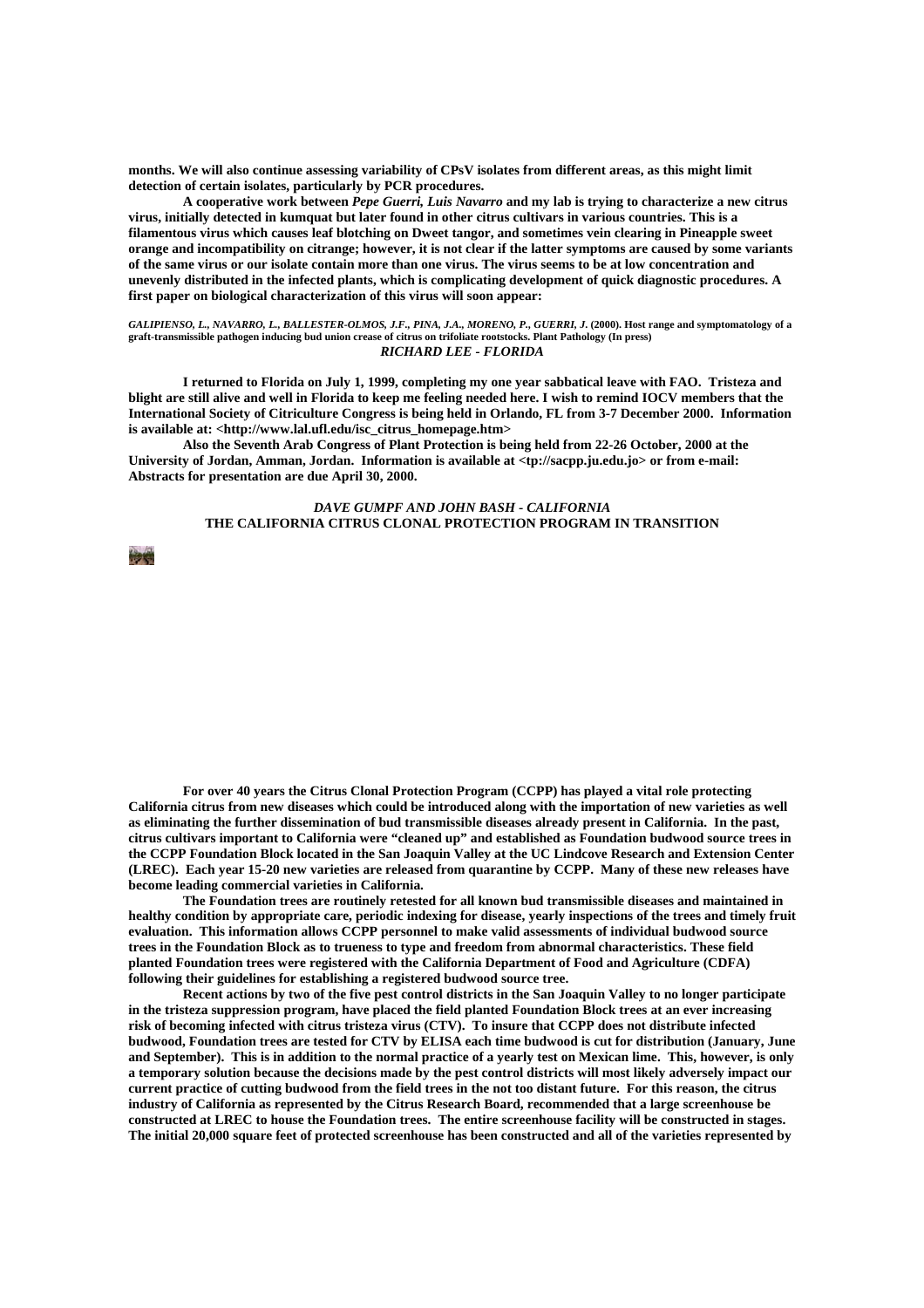**the field grown Foundation trees have been propagated and are protected from infection in this screenhouse. At present all the trees in the screenhouse are maintained as container grown trees. As these container trees become larger, some will be transplanted to larger containers and some of the most popular varieties will be placed directly in the ground. Regardless of whether they are in containers or in the ground, when these protected trees attain sufficient size, they will be registered and used as budwood sources. By that time it will most likely be necessary for the CCPP to abandon its current practice of cutting from the field trees because of the danger of CTV distribution. As in the field collection, the numbers of registered trees of each variety will be adjusted based on budwood demand. Since the existing screenhouse is presently filled with container growing trees, there is a need to increase this protected space before we can begin to put any trees in the ground or transplant into larger containers. This additional screenhouse space will also provide the necessary space for additional propagations of the varieties with high budwood demand and for new varieties that are released (approximately 15 each year).** 

 **At the time budwood is cut only from the screenhouse trees, the present Foundation Block will be used as an Evaluation Block. On a routine basis, field trees will be propagated from the registered scion sources in the screenhouse and will be planted in this Evaluation Block so that growth performance and fruit quality may be evaluated. This is necessary to insure that budwood from our source trees results in the production of quality field trees producing fruit that is the highest quality and true to type. The future of CCPP will depend on a smooth and successful transition to these new procedures for variety maintenance.** 

# *ZHAO XUEYUAN - CHINA -*

 **Zhao Xueyuan further reports: "The Chandler pummelo was introduced from the Lindcove foundation block in 1970 and about 100 thousand nursery trees have been produced and its propagation extended to some areas in China. In China, there are many superior local cultivars of pummelo. I suggest that Chandler will replace a part of them. The disadvantage of Chandler is that the fruit can not be stored as long as other cultivars such as Shatianyou".** 

 **An abstract on some interesting studies on the tolerance of the Chandler Pummelo to the citrus tristeza virus** 

**Zhao Xueyuan, Zhou Changyong, Chen Quanyou, Yang Fangyun, Tang Keghi, Huang Sen, Jiang Yuanhui, Dai Shenggen, Li Taisheng, and Yang Xiubi (Citrus Research Institute CAAS Beibei, Chongqing 400712. 1999. Chandler - A Preliminary Selected Pummelo Dwarf CTV) Tolerant or Resistant Cultivar of Pummelo. South China Fruit 1999;28(6):3-5 (Chinese with English summary)** 

**Abstract-. Each of 4 budlings of 8 pummelo cultivars were graft inoculated with pummelo dwarf(CTV) in 1994. The observation conducted in 1994-1998 revealed that Chandler had not shown abnormal growth and only a few stem pits had been found. On the other hand, most budlings of the other 7 pummelo cultivars showed dwarfing, leaf curling and severe or moderate stem pitting. Chandler grafted on to diseased budlings or young trees in the field, grew without abnormality and without stem pitting. Chandler budlings graft-inoculated with pummelo dwarf collected from 4 localities also grew without abnormality and no stem pitting. The results of the above preliminary tests confirmed that Chandler is highly tolerant or resistant to pummelo dwarf.** 



 **Healthy** 



 **JOIN IOCV**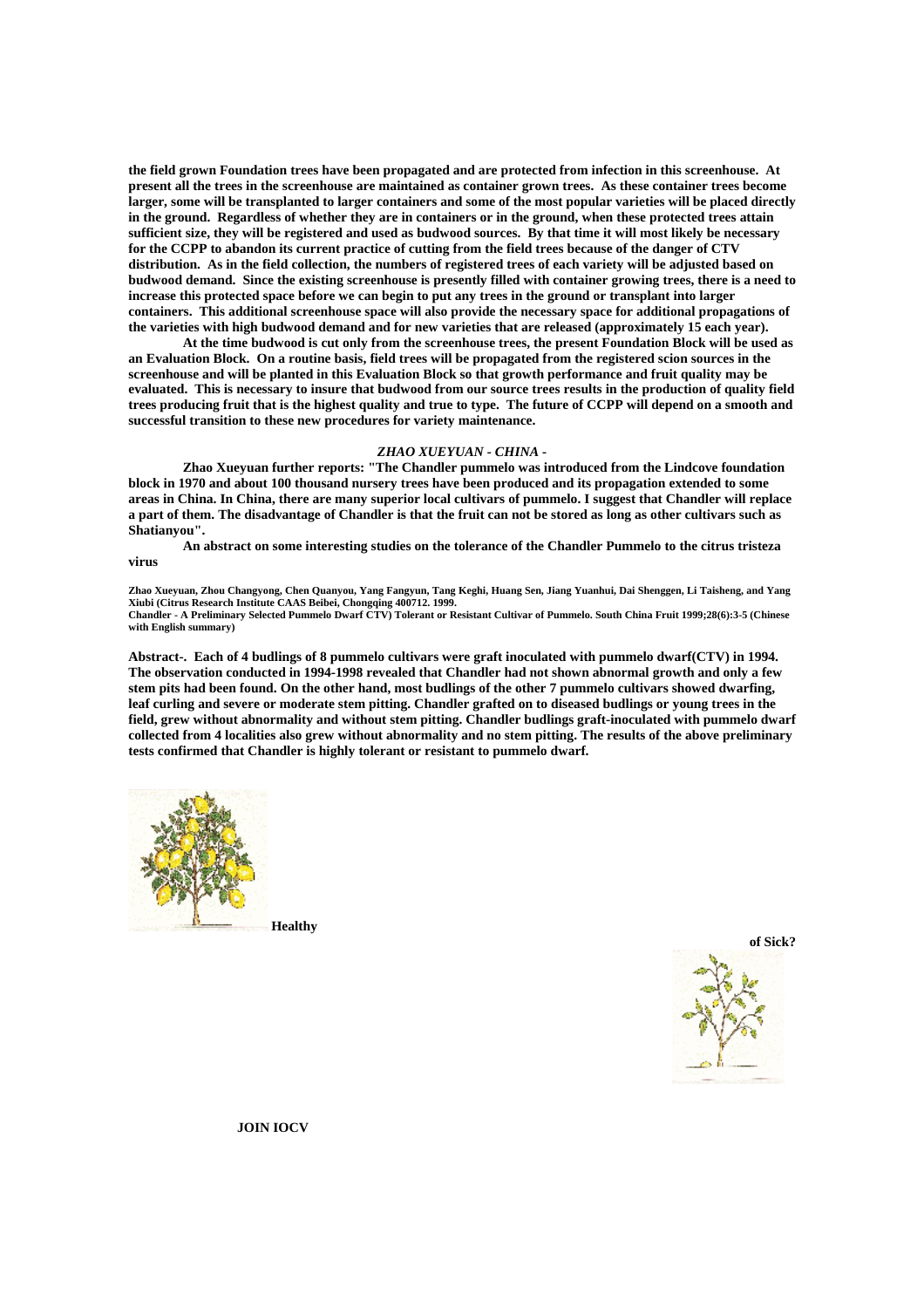### *LOUIS VON BROEMBSEN AND PAT NIVEN - SOUTH AFRICA*

**(This was submitted by Louis Von Broembsen and Pat Niven in July, 1999 - just missing the last IOCV Newsletter. It is presented here)** 

# **ROISTACHER TO RECEIVE HONORARY DEGREE**

 **IOCV members will be proud to hear that the Council of the University of Pretoria, on the recommendation of the Senate, has decided to confer the degree D.Sc. (honoris causa) on Chester N. Roistacher. This degree will be conferred at a graduation ceremony to be held in Pretoria, South Africa, on 10 September 1999. The Council decided to honor Chester for his contribution to critical aspects of citriculture internationally and in particular for his role in establishing the principles upon which South Africa's highly successful Citrus Improvement Programme was based. South Africa's Citrus Improvement Programme is the foundation upon which the modern industry has been built. Its function has been to provide disease free, horticulturally selected certified propagation material to citrus nurseries and to run a nursery tree certification programme which has enabled citrus growers to acquire high quality disease-free trees for planting in commercial orchards. At the heart of this programme lies the elimination of viruses and other pathogens from the material entered into the scheme and the application of best operating practices in the production of citrus trees by commercial nurseries.** 

 **Developing technologies for eliminating harmful viruses from propagation material, determining accurate indexing techniques for determining the presence of certain pathogens and identifying the propagation practices, which most optimize the growth and productivity of new orchards, have been the life's work of Chester Roistacher.** 

 **His outstanding contribution to the Citrus Improvement Programme and the South African citrus industry as a whole has been made through numerous consulting visits and publications. It was felt that his efforts in bringing new technologies to this industry deserved special recognition. His association with the Plant Pathology Department of Pretoria University has been a long-standing and close one. Students trained in this department have made significant contributions in the application of the technologies pioneered or promoted by Chester Roistacher.** 

 **It is therefore appropriate that the University of Pretoria has chosen to honor Chet in this way. I'm sure that all who have experienced Chet's dedication and have had the privilege of working with him over the years will share our view that he greatly deserves the honor.** 

 **The University of Pretoria will host Chet for three days prior to the graduation ceremony after which he will undertake a series of lectures in various citrus production areas of South Africa to promote the concept of mandatory plant improvement schemes.** 

## *ANNA MARIA D'ONGHIA (ITALY)*

#### *AND KHALED DJELOUAH (ALGERIA)*

 **We would like to give you some information concerning the main activities which we are carrying out on citrus through courses, cooperative projects and research.** 

**Courses: Last October a new academic year of the international course on `IPM of Mediterranean fruit crops' started with the participation of 22 trainees coming from several countries (Albania, Algeria, China, Egypt, Jordan, Lebanon, Morocco, Palestine, Syria, Tunisia and Turkey). Among several lectures of the first part of the course, in December we had the contributions of** *J.M. Bovè* **and** *M. Garnier***, who are deeply involved in teaching molecular biology techniques for the detection of different pathogens.** 

**Cooperative projects: In the framework of the German-Egyptian cooperation project `Improvements of the citrus production in Egypt' the Mediterranean Agronomic Institute continued the consultancy, commissioned by GTZ, for the certification part of the project through two more visits, carried out in collaboration with the Egyptian Institutions.** 

**\*Field selection of 49 citrus candidate** 

**\*Draft of a legislation for the mandatory control of CTV in Egypt** 

**\*Organization of the Sanitation and Diagnostic Center** 

**\*Project of an indexing greenhouse and a repository screenhouse** 

 **GTZ also commissioned IAMB to do the disease assessment and indexing of selected citrus candidates and to do the short-term training of two technicians in graft-transmissible pathogen detection (serology and greenhouse indexing) and sanitation.** 

 **IAMB contributes to the project through:** 

**\*Long-term training. In particular a thesis on the sanitary assessment of citrus in Egypt started last October through the Master Program in IPM. Several samples have been collected and processed for the detection of the**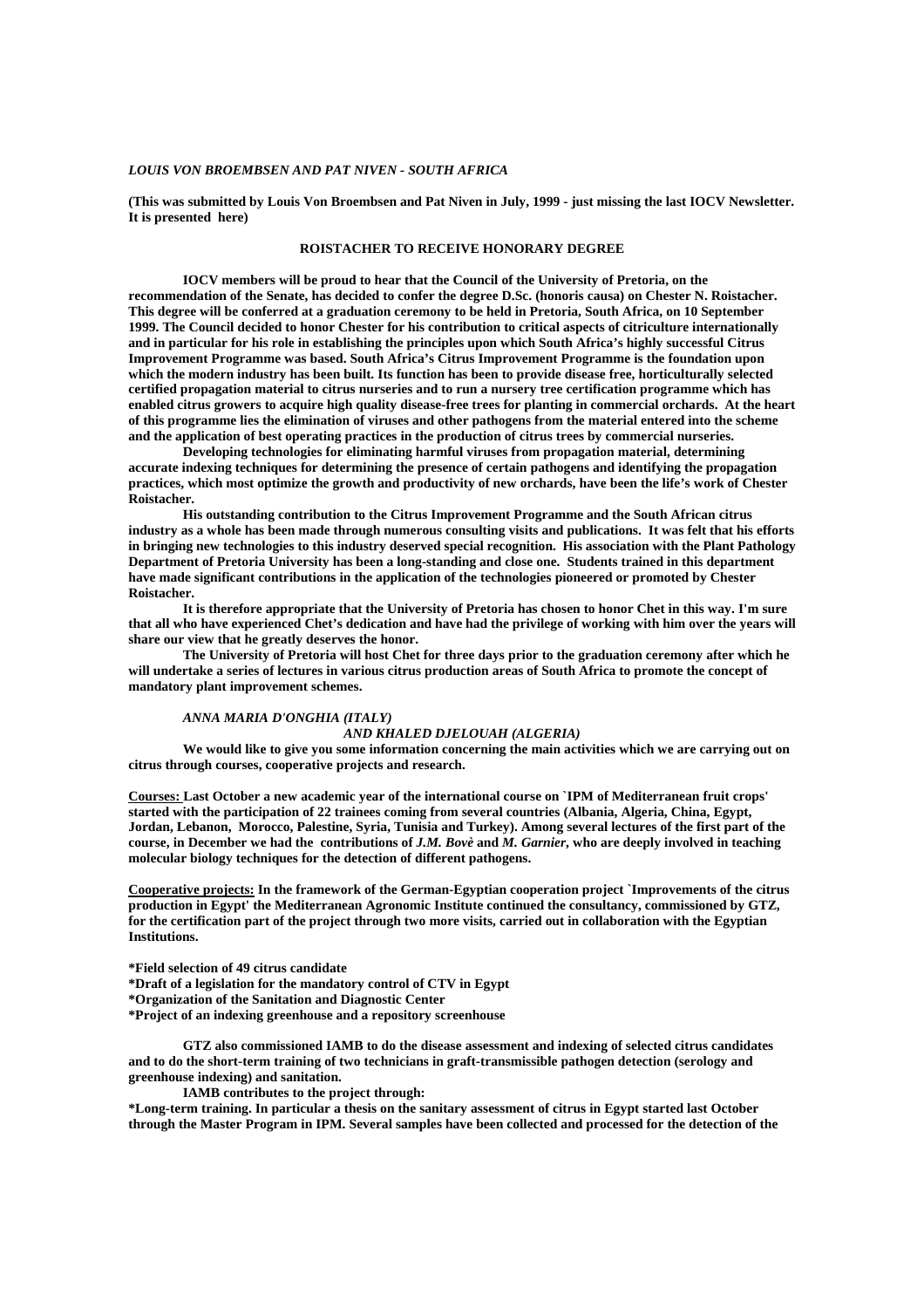**main graft-transmissible pathogens.** 

 **\*ELISA testing for CTV and the citrus psorosis virus (CPsV) of the trees which will be used as budwood sources before the certification program will be operative.** 

 **Within the cooperative project with the Ministry of Agriculture of Malta, the monitoring of CTV and CPsV and selection based on horticultural and sanitary qualities of citrus started in Malta last December. Preliminary results indicate no CTV infected trees were found and only 1.5% of the trees were CPsV positive.** 

 **The bilateral project on `Production, conservation and use of certified propagating material in Albania' is now continuing after some political problems. We are concerned with the selection and indexing of citrus for of 35 candidate selections. This activity will be carried out at IAM-Bari until structures will be established.** 

# **RESEARCH:**

**In collaboration with the Department of Plant Protection, University of Bari:** 

**\*\*Sanitary assessment of citrus in Palestine** 

- **\*\*Assessment by ELISA of CPsV transmission through seeds**
- **\*\*Characterization of a new isometric virus in lemon**

**\*\*Standardization and validation of ELISA kits for the detection of the citrus psorosis virus.** 

**In collaboration with the Centro di Miglioramento Genetico degli Agrumi of Palermo, Italy:** 

**\*\* Sanitation by somatic embryogenesis from style of different genotypes infected with the main citrus grafttransmissible pathogens (CTV, CPsV, CVV, CEVd and CCaVd). After three years from the embryogenesis the plants started to produce fruits under screenhouse conditions.** 

*Khaled DJELOUAH* **completed his PhD in June 99, in the Plant Protection Department, University of Bari. His research was on the "Characterization of a Citrus psorosis virus -- local strains and the production of monoclonal antibodies against this virus". Also on the characterization of a new isometric virus in lemon.** *G.M. Martelli, M.A. Castelano and V. Savino* **were his co-major professors. He is presently collaborating on various projects in the Mediterranean Agronomic Institute of Bari (IAMB).** 

## **BERNARD AUBERT - FRANCE**

 **I was in Spain in November, 1999 at INIA, Valencia where a Mediterranean meeting was held on citrus.**  *Francis Llatser* **told me that the Spanish citrus nurseries recently boomed to 7 million plants-- something quite unusual.** 

 *During December, I was on a trip to Haiti to establish a new programme of a citrus nursery on a private estate. From Haiti I went directly to Corsica where I met Rolland Cottin***, The director of SRA, Corsica who informed me that IPGRI-FAO has officially endorsed the new citrus description. This book will be printed in the coming weeks. it will be the official system for describing citrus varieties/cultivars.** 

 **Finally, I am busy re-editing an old citrus book written nearly two centuries ago (see above) My new address is B. Aubert - 28 Résidence Augusta - 101 Alleé de Port Pomant - 34380 La Grande Molle. FRANCE.** 

# *SUSAN HALBERT - FLORIDA*

**Florida Department of Agriculture and Consumer Services,** 

#### *DIAPHORINA CITRI* **- IN FLORIDA:**

*Diaphorina citri* **Kuwayama, the vector of citrus greening pathogens, is well-established in Florida. When** *D. citri* **was discovered in Florida, its distribution extended along the east coast from southern Martin County to central Broward County. We suspect that the original introduction occurred in central Palm Beach County in early 1998 or late 1997. Further natural spread over the next year extended the range of the Asian citrus psyllid from the Florida Keys (Monroe County) to southern Indian River County, and west to Clewiston (south shore of Lake Okeechobee, Hendry County).** 

 **At the time this is being written, naturally occurring infestations have been found in nine southern counties. Infestations have been found in retail stores in 11 additional counties, mostly in central Florida. Most of the finds in retail outlets have been on** *Murraya paniculata* **plants that were propagated in south Florida. It is not known whether** *D. citri* **has become established in the environment in the additional 11 counties where we have records only from retail stores. Further, it is not known how far north** *D. citri* **is able to overwinter in Florida.** 

 **It appears that natural colonization by** *D. citri* **of newly invaded areas occurs at approximately the same rate as colonization by exotic aphids, about 250 km per year (Wellings 1994). That rate of colonization was observed for** *Toxoptera citricida* **(Kirkaldy) when it colonized the Florida. citrus belt in 1995-1997. Unlike** *T. citricida***,** *D. citri* **has moved extensively on plants for sale, particularly** *M. paniculata***. There are several reasons for this. First,** *T. citricida* **primarily colonizes citrus, and many of the major citrus nurseries in Florida are located**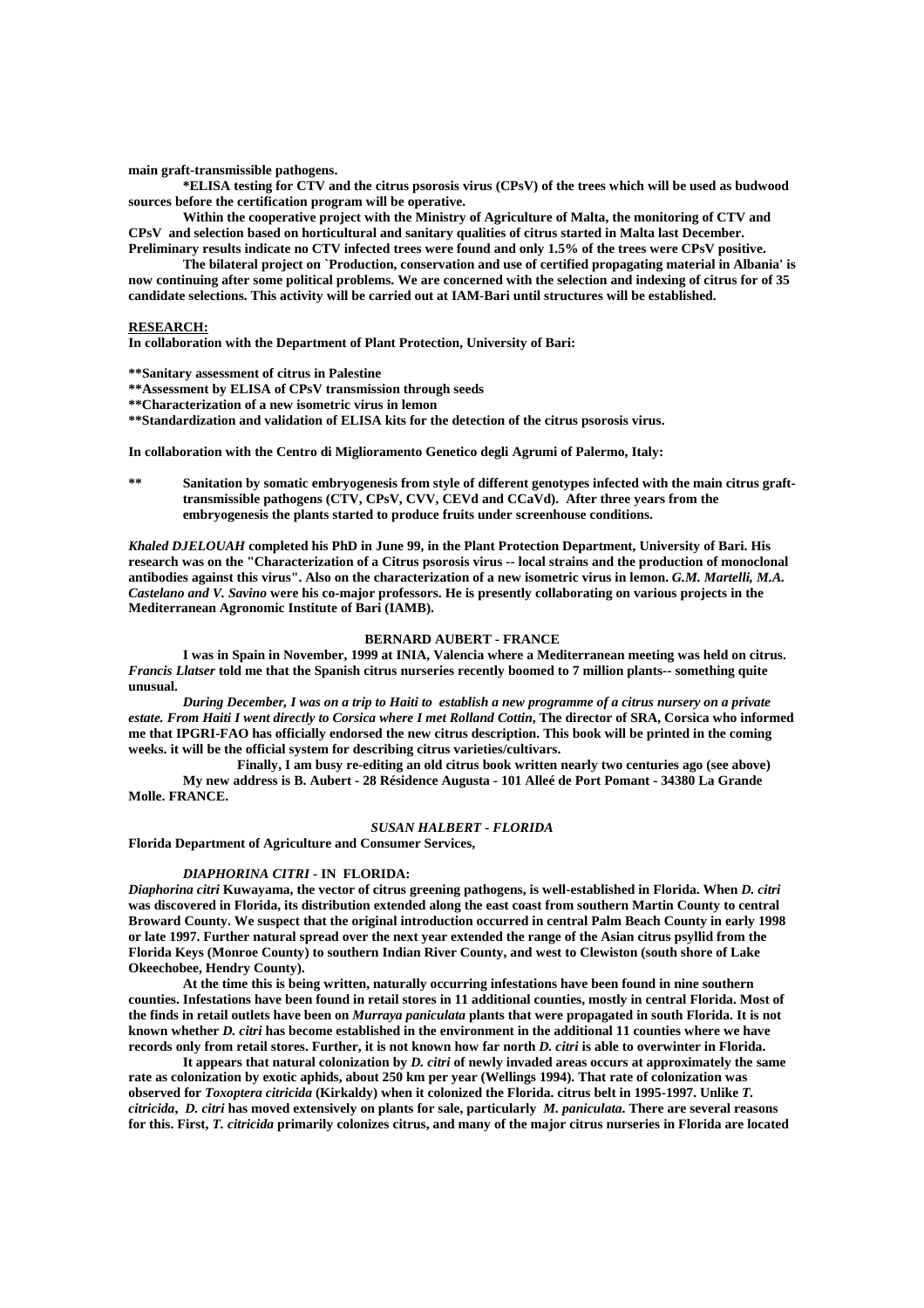**in some of the later areas of the Florida citrus belt to be colonized by the aphid. Second, commercial citrus nurseries are aware of the serious nature of** *T. citricida* **infestations, so insecticide treatment is common; whereas**  *M. paniculata* **is a landscape ornamental that is not likely to be treated for a pest that doesn't drastically reduce salability of the plants. Finally,** *T. citricida* **is a more conspicuous pest than** *D. citri***.** *Diaphorina citri* **eggs, in particular, may be very difficult to see even at high density.** 

 **So far,** *D. citri* **has not proven to be a major pest in Florida citrus. We do not expect it to become a major pest unless the citrus greening pathogens are also introduced into Florida. We have done extensive visual surveys and processed a limited number of PCR samples to look for citrus greening. So far, we have not found any evidence of citrus greening disease in Florida. Literature Cited:** 

**Wellings, P.W. 1994. How variable are rates of colonisation? European Journal of Entomology 91: 121-125.**

# **SEVERE CANKER IN FLORIDA**

#### **(From the New York Times, Jan. 17, 2000)**

 **During the first two weeks in January, a serious outbreak of citrus canker occurred in southern Florida. It began showing up in backyards Florida, threatening the State's \$8.5 billion citrus fruit industry. It has struck at least 20 commercial lime groves in Miami-Dade County, the hardest hit area. To try to check its advance, the State has quarantined nearly 700 square miles of land in and around the groves and has bulldozed and burned nearly 200,000 exposed and infected trees. The State and Federal governments have dispatched 125 inspectors into groves throughout South Florida.** 

 **The current infestation is concentrated south of Miami, around Homestead and Florida City. Today, state agriculture officials said they had inspected 581 of the area's 3,000 acres of commercial lime groves and found that 551 had been infected or exposed. All their trees will be destroyed. The canker has spread beyond Miami-Dade County; outbreaks have appeared in five other South Florida counties: Broward, Collier, Hendry, Hillsborough and Manatee.** 

 **The outbreak was traced to a home near Miami International Airport in 1995. Then the disease began appearing at other residential sites.** 

# *SALIBE - BRAZIL*

 **I have not much to speak about myself. I am back to the Citrus Research Center where I started 44 years ago and where I worked with Citrus research for 12 years, before moving to the University.** 

 **My work now deals mainly citrus vein-enation/woody gall and tristeza viruses. Also doing some orange selection for lycopene content. Much writing, newsletter of the center and much information given to local newspapers. We are now starting to organize the 2001 Congress of the International Society of Citrus Nurserymen, planned for July, August or Sept. 2001. Much work, doing more now that I am retired than before. Warmest regards -- Ary A. Salibe**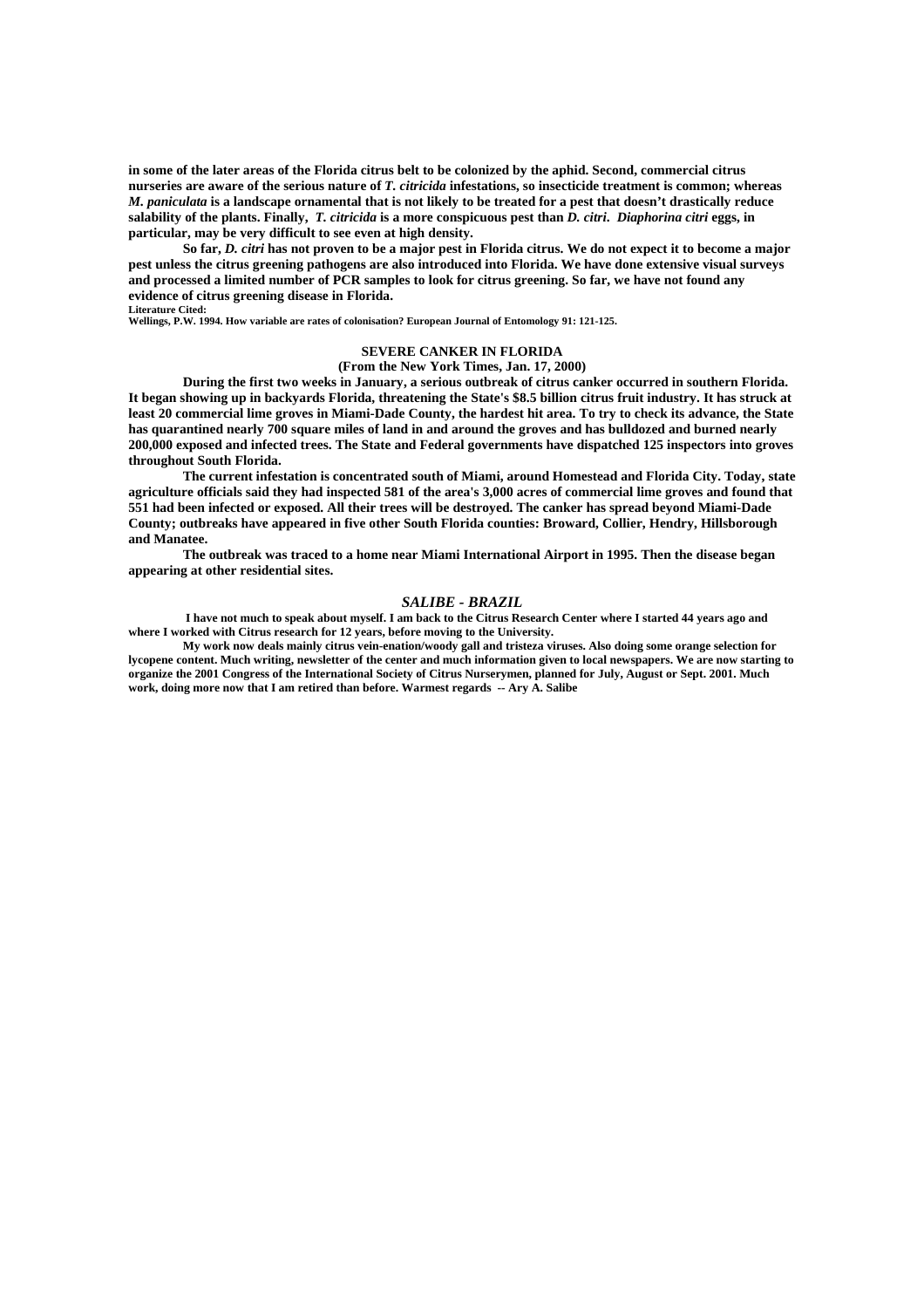### **IOCV FINANCIAL STATEMENT**

# **November 1, 1998 - October 29, 1999**

| <b>1998 OCTOBER BALANCE:</b>                                                                          | \$19,126.49                                             |
|-------------------------------------------------------------------------------------------------------|---------------------------------------------------------|
| 1999 ENTRIES \$2,156.66; \$3,180.00; \$103.31; \$2,987.33                                             |                                                         |
| <b>BALANCE ON OCTOBER 29, 1999</b>                                                                    | \$23,240.47                                             |
|                                                                                                       |                                                         |
| <b>WALLACE FUND 1998</b>                                                                              |                                                         |
| <b>OCTOBER BALANCE</b>                                                                                | \$16,699.47                                             |
| 1999 ENTRIES \$688.35                                                                                 |                                                         |
| <b>BALANCE ON OCTOBER 29, 1999</b>                                                                    | \$17,387.82                                             |
| <b>SCWARTZ FUND</b>                                                                                   |                                                         |
| <b>1998 OCTOBER BALANCE</b>                                                                           | \$2,674.93                                              |
| 1999 ENTRIES \$110.14                                                                                 |                                                         |
| <b>BALANCE ON OCTOBER 29, 1999</b>                                                                    | \$2,785.07                                              |
| <b>SAVINGS</b>                                                                                        |                                                         |
| <b>1998 OCT. SAVINGS ACCOUNT BALANCE \$608.11</b>                                                     |                                                         |
| <b>1999 ENTREES \$8.22</b>                                                                            |                                                         |
| <b>SAVINGS BALANCE OCTOBER 29, 1999</b>                                                               | \$616.33                                                |
| <b>1998 OCTOBER CD BALANCE</b>                                                                        | \$272.01                                                |
| 1999 ENTRIES \$11.34                                                                                  |                                                         |
| <b>CD BALANCE ON OCTOBER 29, 1999</b>                                                                 | \$283.35                                                |
| TOTAL ASSETS, OCTOBER 29, 1999                                                                        | \$44,313.04                                             |
|                                                                                                       | ***************************                             |
| <b>Membership Application in the</b>                                                                  |                                                         |
|                                                                                                       | <b>INTERNATIONAL ORGANIZATION OF CITRUS VIROLOGISTS</b> |
| The International Organization of Citrus Virologists (IOCV) is an independent, non-profit association |                                                         |

*CHECKING*

**The International Organization of Citrus Virologists (IOCV) is an independent, non-profit association for the promotion of excellence and advancement of research with virus and virus-like diseases of citrus. Membership is open to anyone who is interested in the exchange of information on diseases of citrus.** 

 **A membership fee of \$30.00 US, payable to IOCV is required for the period between the 14th and 15th conference of the IOCV (For the three year period 1998-2001)** 

| <b>NAME</b><br><b>ADDRESS</b>       |                | <u> 1989 - Johann John Stoff, deutscher Stoff, der Stoff, der Stoff, der Stoff, der Stoff, der Stoff, der Stoff, </u> |                                      |
|-------------------------------------|----------------|-----------------------------------------------------------------------------------------------------------------------|--------------------------------------|
| <b>COUNTRY</b>                      |                | <u> 1989 - Johann Stoff, deutscher Stoff, der Stoff, der Stoff, der Stoff, der Stoff, der Stoff, der Stoff, der S</u> |                                      |
|                                     | TELEPHONE :FAX |                                                                                                                       |                                      |
|                                     | $E-MAIL$       |                                                                                                                       |                                      |
| <b>Citrus Virologists</b>           |                | <b>MAIL \$30.00 US (International money order or International draft PAYABLE TO:</b>                                  | <b>International Organization of</b> |
| Send to:                            |                |                                                                                                                       |                                      |
| <b>Chester N. Roistacher</b>        |                |                                                                                                                       |                                      |
| Secretary, <b>IOCV</b>              |                |                                                                                                                       |                                      |
| <b>Dept. Plant Pathology</b>        |                |                                                                                                                       |                                      |
| <b>University of California</b>     |                |                                                                                                                       |                                      |
| <b>Riverside, CA 92521-0122 USA</b> |                |                                                                                                                       |                                      |

# **AVAILABLE PROCEEDINGS OF THE IOCV Federal ID No. (FIDN) 51 014 8324**